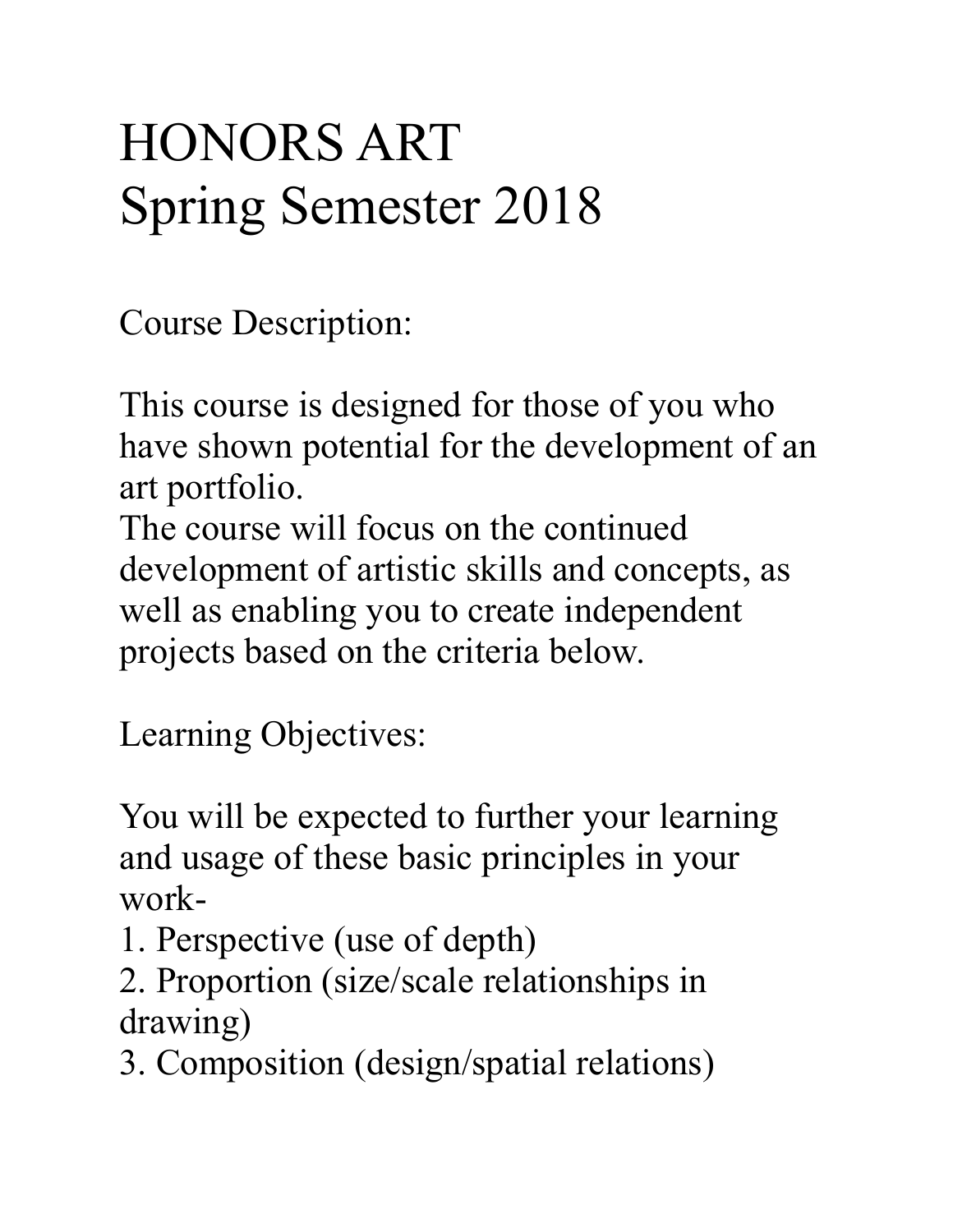4. Conceptualization (developing concepts, themes, ideas and processes).

Grading Policy:

You will be graded weekly on the following:

- 1. Effort- 40 pts.
- 2. Participation- 20 pts.
- 3. Knowledge of Materials- 10 pts.
- 4. Time Management- 20 pts.
- 5. Craftsmanship- 10 pts.

Attendance Policy:

My attendance policy is in accordance with the school. You will ALWAYS be welcome here, late with a pass or not. Lateness and absence, however, can lead to missing a large amount of work, since we only meet twice a week. Please plan on attending class on a regular basis, on time and prepared for work.

Classroom Expectations: